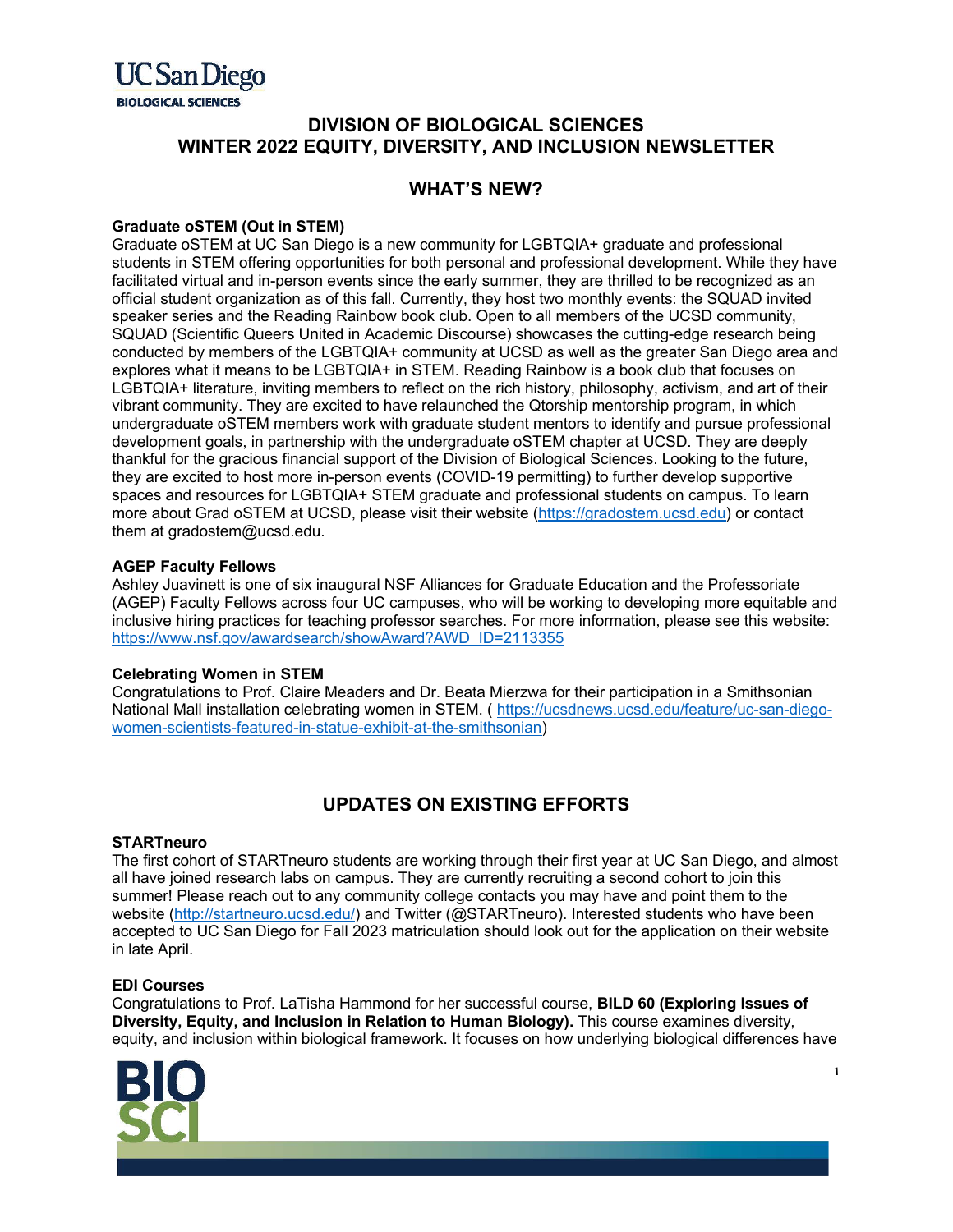

#### **BIOLOGICAL SCIENCES**

been used to support bias and prejudice against groups such as women, African Americans, and Latinos. This course is approved to meet the campus Diversity, Equity, and Inclusion (DEI) requirement. She taught this course in Fall 2021.

Also, congratulations to Prof. Sonya Neal for a successfully Winter 2022 launch of **BGGN 209 (Social Issues in Biology)**, a discussion course that covers historical and contemporary readings about controversial issues related to biology and the social responsibility of scientists.

#### **BioSci Student Success Center**

The BioSci Student Success Center website (https://biostudentsuccess.ucsd.edu) compiles resources for students, from professional development material such as CV templates over announcements for events and internships to links to resources for mental health and food insecurity. The newest addition is an introduction to some of our wonderful BioSci Peer Mentors who support first year students in their transition to life as a scientist in training.

## **WHAT ARE WE WORKING ON?**

#### **Graduate Diversity and Science Lecture Series (DASL)**

Graduate student Amanda Wacker was featured in DASL this quarter (https://www.ucsddasl.com/schedule).

Graduate Student Reps partnered with students in the school of public health to conduct a survey on stress and burn-out in our graduate population.

The Biology Graduate Success Symposium held two holistic workshops aimed at promoting student inclusion: *Navigating Allyship in STEM* and *Financial Literacy*.

# **WHAT CAN YOU DO?**

**The UC San Diego IRACDA Fellows** recently published a paper on the experiences of Fellows during the Pandemic in relation to caregiving, finances, and career. This paper has multiple suggestions on how to improve the retention of underrepresented scholars (https://www.molbiolcell.org/doi/10.1091/mbc.E21- 10-0507).

**We encourage faculty to seek out funds to support undergraduates working in their labs and to help undergraduates find funding. For example, NSF** provides supplemental funding for undergraduates seeking research experiences on NSF funded research. Similarly, **NIH RO1's** provide diversity supplements.

We also have a **general list of all undergraduate funding opportunities** (https://docs.google.com/spreadsheets/d/1nX0ZSiG97msXUn8Q8zVuqS8aPM9pTyo-LYqyYOjuwDs/edit?usp=sharing).

In addition, please check out this **one-stop website**, the Undergraduate Research Hub for undergraduate research and funding opportunities at UC San Diego. (https://ugresearch.ucsd.edu).

#### **CHECK OUT THE BIOSCI EDI CALENDAR**

There are many amazing events listed here: https://biology.ucsd.edu/diversity/events-calendar.html